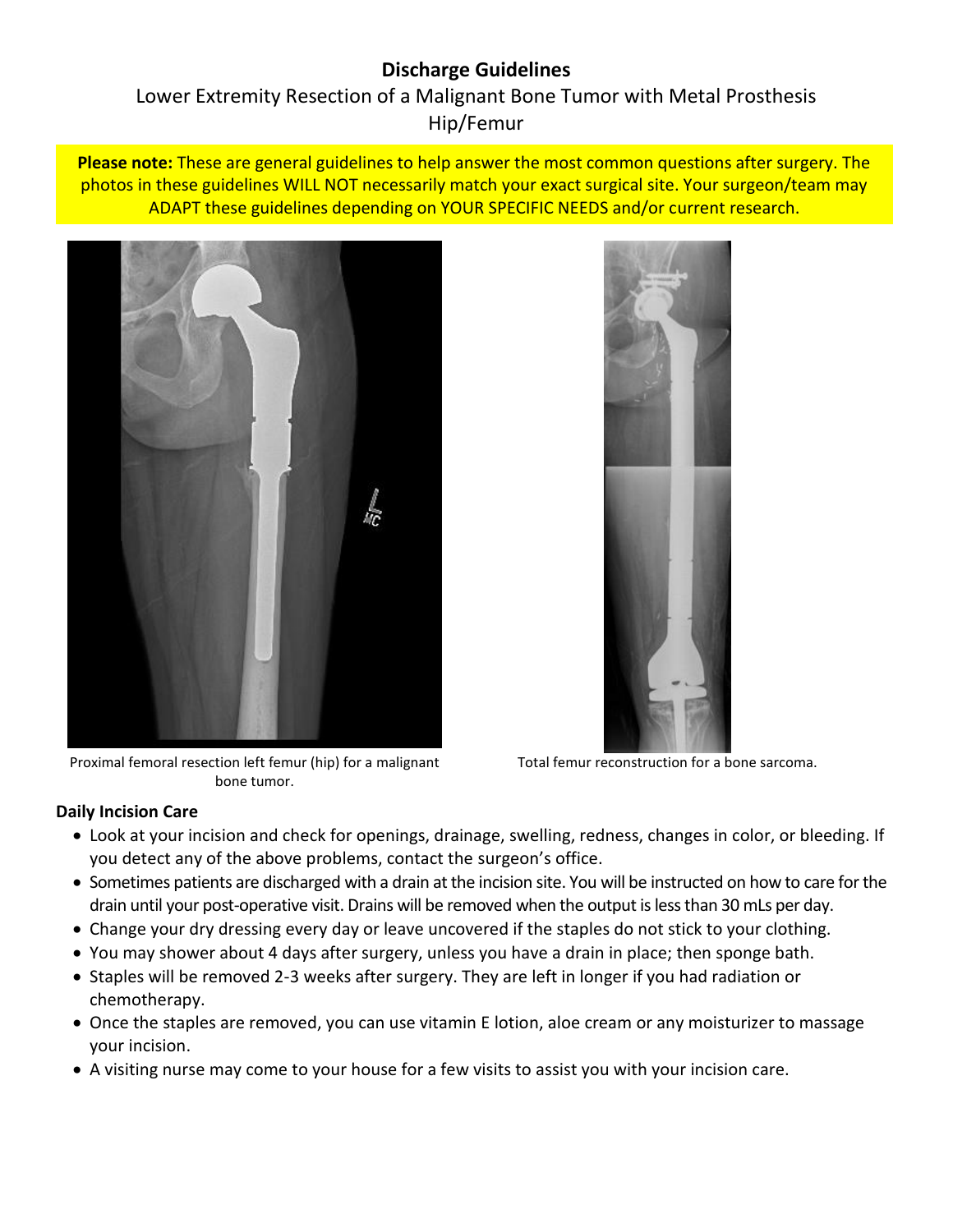# **Activity**

\*These tips are simply guidelines. Your activity level will vary depending on a number of factors including the size and location of your incision, whether you have had chemotherapy or radiation, and whether you have had a muscle flap or skin graft.\*

- A physical therapist (PT) may come to your house to help you with gait training, safety issues, ace bandage wrapping and exercises.
- Continue daily exercises as instructed by PT. Upper body exercises can begin 2 weeks after surgery.
- Use your supports (crutches, walker) as directed. You may progress to one crutch or a cane when your muscle strength and range of motion returns.
- Most patients require a knee brace while walking to prevent the knee on the operative leg from buckling and causing a fall. The brace is discontinued when muscle strength returns, and/or when you can do a straight leg raise, which takes some time to achieve.
- Avoid sitting for long periods of time (greater than 1 hour at a time). Prolonged sitting causes swelling due to the dependent position of your leg. Also, when sitting, choose firm chairs with a straight back and armrests. Armrests will provide support when you 'push off' to stand up.
- It is recommended that you find time to lie down flat for at least one hour in the morning, afternoon and evening to rest your hip and help relieve some of the discomfort caused by being up and moving.
- Pace yourself. Avoid prolonged walking, standing or stair climbing for the first month. Too much daily activity and exercise will cause pain, swelling and stiffness.
- Avoid activities (recreation and work) that involve jumping, bending or twisting the hip too far. Avoid bending the hip at an angle greater than 90 degrees. Do not cross the operated leg over your other leg and do not turn your operated leg inward (pigeon-toed) while standing. These hip precautions will help you prevent dislocation of the hip joint.
- Take precautions to avoid falling. Wear low, non-skid sole shoes. Watch out for electrical cords, wet or uneven floors, floor mats/rugs that may slide. Use night-lights to keep rooms lit, especially if you get up during the night to use the bathroom.
- Avoid lifting heavy objects. Lift max of 5 lbs. initially; gradually increase to no more than 20-40 lbs. at a time.
- Return to driving varies by patient. Preparing to drive again will be more difficult and time consuming if the right hip was replaced. Those with right leg surgery take longer to return to driving. A minimum of 8 weeks after surgery usually is required. You MUST be off narcotics. It is important to make sure that you have adequate muscle strength in your thigh before you resume driving.

# **Diet**

- Your appetite may be less than normal after surgery.
- Incorporate proteins and plenty of fluids into your diet, both will help in the healing process.
- If you are taking narcotics, you should take some type of laxative to prevent opioid-induced constipation.
- It is very important to maintain a normal body weight after a hip replacement surgery. Excess weight will only stress your hip. On the other hand, if you have lost weight due to chemotherapy or radiation, you may need to consume additional calories to get back to your normal weight. In this case, incorporating supplemental drinks (e.g. Ensure, Boost, and Carnation Instant Breakfast) into your diet may be helpful.
- Chemotherapy compounded by the effects of surgery may cause some stomach irritation during your recovery period. Take anti-nausea medications as directed by your surgeon or nurse practitioner. Replacing large meals with several smaller meals spread throughout the day may also be helpful.

# **Medication**

- Continue to take your regular medications.
- If necessary, take prescribed pain medication (narcotics) as directed.
- DO NOT drink alcohol or drive while taking narcotic pain medication.
- If you are taking narcotics, you should take some type of laxative to prevent opioid-induced constipation.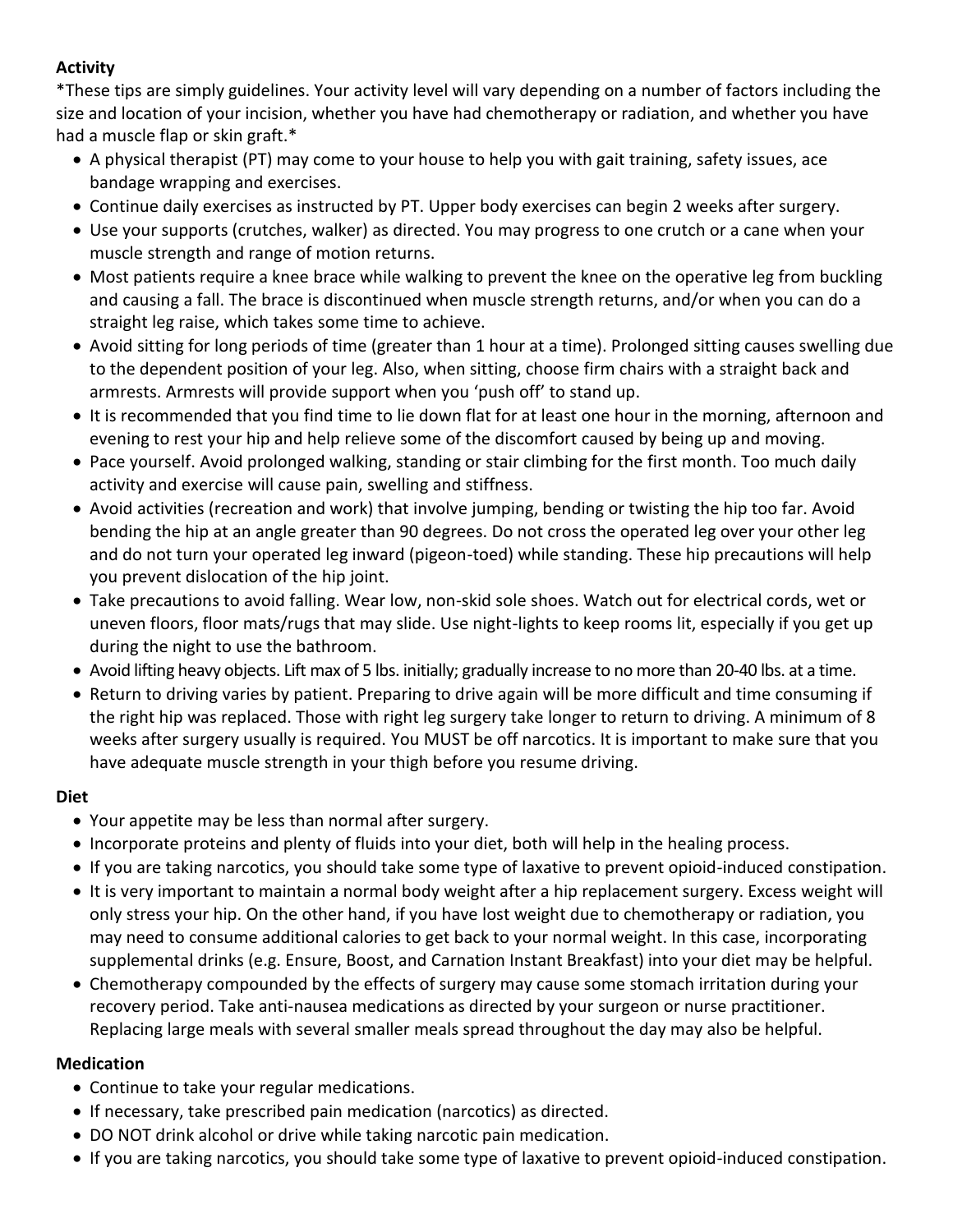- You most likely will be discharged on a blood thinner to prevent clots, usually Lovenox (subcutaneous injection) for 2-4 weeks (no blood tests are necessary). Newer, direct oral anti-coagulation medications may be prescribed, or continued if you came to the hospital already taking these types of medications (Eliquis, Plavix, Pradaxa, Xarelto).
- Previously Coumadin was given. If you are on Coumadin, you will resume this for your anti-coagulation regimen. Blood tests are necessary for Coumadin; the INR range needs to be between 1.5 and 2.0.
- If you are discharged on a blood thinner administered via daily injection, no blood tests are necessary.
- You may be advised to take just an aspirin daily to prevent blood clots.

# **Pain**

- Your surgical team understands that you will experience different levels and types of pain following your surgery. You will be prescribed a narcotic, if you wish. Some patients decline a narcotic due to the current opioid crisis and request milder pain medications (tramadol), and/or just take Tylenol alternating with anti-inflammatory medications (Advil, Motrin, Aleve), if tolerated. When we prescribe narcotics, we must do so per current state and federal regulations, which includes a narcotic contract.
- Because of the current focus on opioid addiction, we recommend a multitude of cognitive behavioral techniques, such as imagery, mindfulness, psychotherapy, deep breathing exercises, virtual reality for distraction, journaling, video games, TENS unit (muscle stimulators that can be used at home) and all other integrative care therapies (physical therapy, acupuncture, chiropractic, massage, lymphedema treatment, reiki).

# **Common Problems**

- It is normal to feel tired after you are discharged.
- If you experience pain and/or swelling, try elevating the site for relief or apply ice use caution not to leave on more than 20 minutes to prevent frost burn.
- If you develop a firm lump in the incisional area, and your overlying skin looks black and blue, you may have developed a postoperative hematoma (blood collection at the operative site where the mass was removed). Notify your surgeon's office.
- Your leg may seem heavy after surgery. This is due to your muscle weakness. Your strength and ability to control your leg will increase over time.
- You may experience numbness at your incision site. This is normal and usually decreases in time.
- If you have had chemotherapy and are experiencing anything unusual that could be a sign of infection such as a high temperature, cough, sore throat, mouth sores, skin rashes, chills or sweating, call your oncologist or nurse practitioner IMMEDIATELY. Chemotherapy can weaken your immune system for a period of time, so any of these symptoms could become dangerous if they are not treated quickly.
- If you have had radiation therapy, the area of skin treated (radiation field) may feel dry, hard and itchy. The skin in this area may also darken and/or peel. These symptoms should lessen within a few weeks of stopping radiation treatments. Do not scrub or use soap on the affected area. Avoid exposing the treated area to direct sunlight. When going outdoors, be sure to use a sunscreen with the highest UV protection. These precautions will help your skin heal more quickly.
- Lymphedema is chronic swelling caused by a build-up of fluid that occurs when the lymphatic system is faulty or damaged. Tumor resection, especially following radiation, can cause lymphedema. Please refer to our patient guide: *Lymphedema – What you Need to Know* (www.massgeneral.org/orthooncology/lymphedma).
- For constipation (not being able to move your bowels), drink plenty of water and non-carbonated fluids, and eat foods that are high in fiber (e.g. bran, prunes, fruit, whole wheat breads). There are numerous over-the-counter medications available to help relieve constipation such as Dulcolax, Magnesium Citrate, or Miralax. Ask your local pharmacist to assist you in finding one that is right for you.